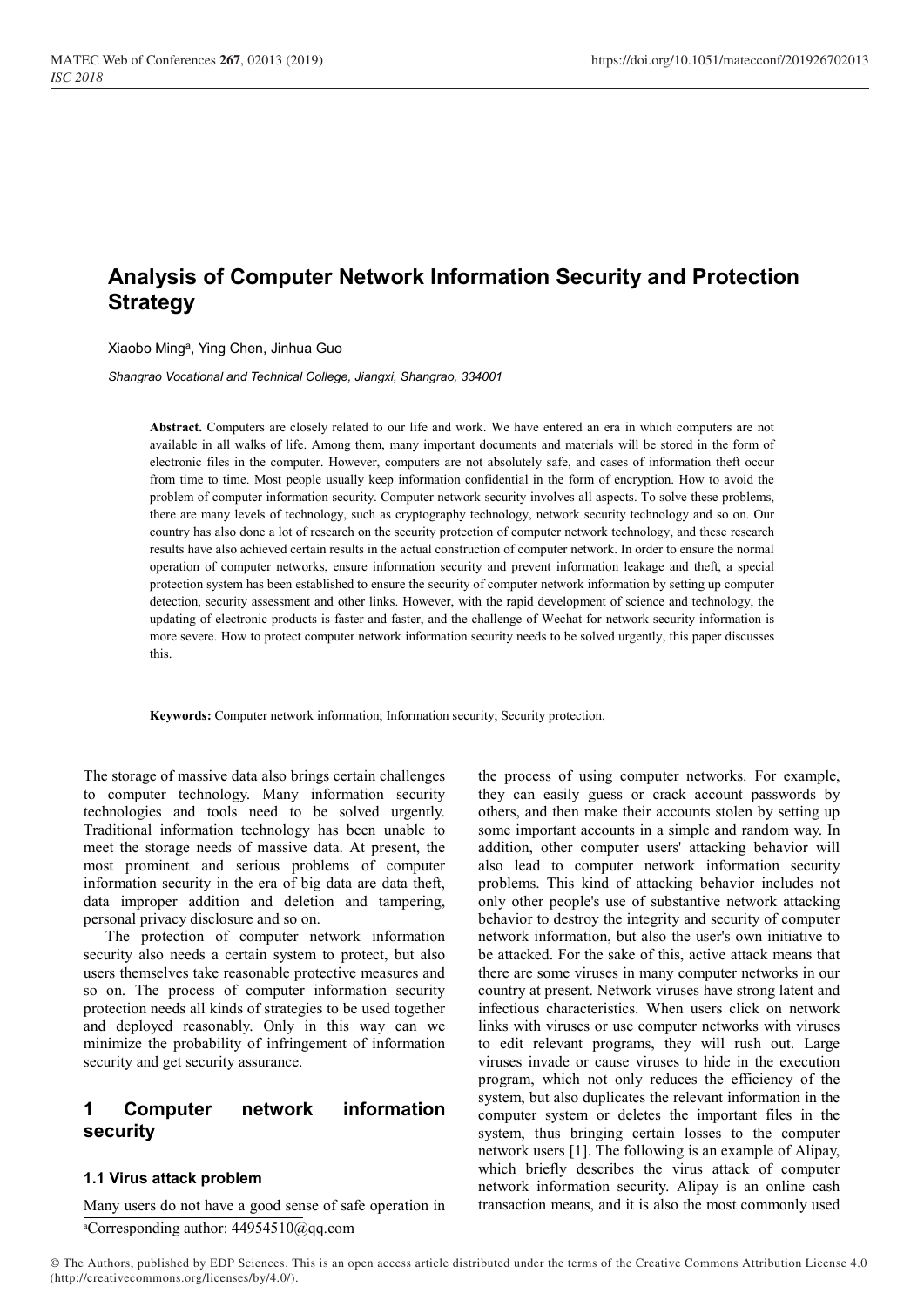independent third party payment platform for modern people. Most of the users' mobile phones are equipped with Alipay software. The registered Fu Baoxu provides the user's name and identity card number. The code, collection numbers, payment passwords and many other information, arguably its network security is relatively high. However, with the continuous development of modern network attack technology, some criminals use Alipay to find loopholes in the password function, and can find out the relevant identity information of users who leak the Alipay password before. By retrieving the password function, you can get access to Alipay's users, thus transferring the money in Alipay.

#### 1.2 Mail attack problem

E-mail has the characteristics of easy dissemination and open account. With this feature, many lawless elements can send their own e-mail with various computer viruses to others by force through other people's e-mail account, which can directly destroy the information security of the computer system of the emailed users. Information security that borrows e-mail accounts has a negative impact.

#### 1.3 Open computer network and free download of application software

The computer network has the characteristics of openness in the process of operation. It is precisely because of its openness that the computer network is vulnerable to some extent. In the computer network, there are not too many restrictions on the dissemination, transmission and sharing of information. The computer network is also in an open and unprotected state, which makes it easy for some illegal elements to take advantage of the openness of the network to commit illegal acts [2].

In order to popularize computer network technology, the modern network application market has launched a large number of life apps, game software and so on. The functions of these software often need to be downloaded before they can experience. In order to satisfy their curiosity, many users will download all kinds of apps at will, such as many users will download security at will. Unknown applications or pornographic video websites can destroy the security of their mobile phones or computer network systems. Although most computer network systems are equipped with tools and software to improve the quality of service and system management, there are still many illegal elements who can use these tools to collect illegal information and attack user information.

#### 1.4 Hacker intrusion

Hacking is one of the important factors of computer network security problems. Hacker intrusion is generally an artificial security problem. Hackers invade users' computers by means of relevant means and technologies, and then attack and destroy information and data in computers, thus causing data damage and omission. This kind of man-made data destruction, attacks and so on are likely to cause the paralysis of the computer network system, and then cause tremendous losses and impact on people's production, work and life [3].

## 2 Computer network information security protection strategy

#### 2.1 Strengthen account management

There are many kinds of account types in computer network. When security problems or deviations occur in network system, illegal elements often steal user's account information and password. Therefore, network users are required to increase the close complexity when setting account password, such as combining numbers, letters or other symbols to account password. Setting up, rather than using simple numbers or letters as passwords, can make its network close and not easy to be guessed or stolen by others, and try not to use the same password to set different accounts, which will lead to its multiple account passwords are easy to steal. In addition, in the process of network account registration and password login, the account information also needs to be strictly and carefully protected [4].

At present, firewall software is installed in most computer networks in our country. It can scan the network access resources within the computer system, find and deal with the hidden security problems in the system, and effectively supervise and control the access between various networks, so as to avoid the user computer system being used by other networks. Information technology attacks, such as when users use computer networks to browse relevant web pages and process some network data, can adopt relevant security strategies to protect their own information security. When the network is running, the firewall can also monitor the network information closely and automatically refuse to accept the data information with risk. Firewalls generally use the IP address of network users to find dangerous data information. Their control function can convert the IP address of users. This can ensure that they can hide accurate and real IP addresses when controlling the internal network, thus making it difficult for the external attack network to enter the internal database for destruction. When users access computer network information by themselves, they can not only intercept most virus intrusions and control many applications, but also upgrade the version of firewall in time, so that their virus prevention work is more efficient.

#### 2.2 Strengthen the effective utilization of protective wall

Protective wall technology is an effective way to ensure the information security of computer network. Therefore, in the era of big data, the effective use of protective wall or security system should be strengthened for the operation of computer network. For example, in the enterprise computer application, the information involved